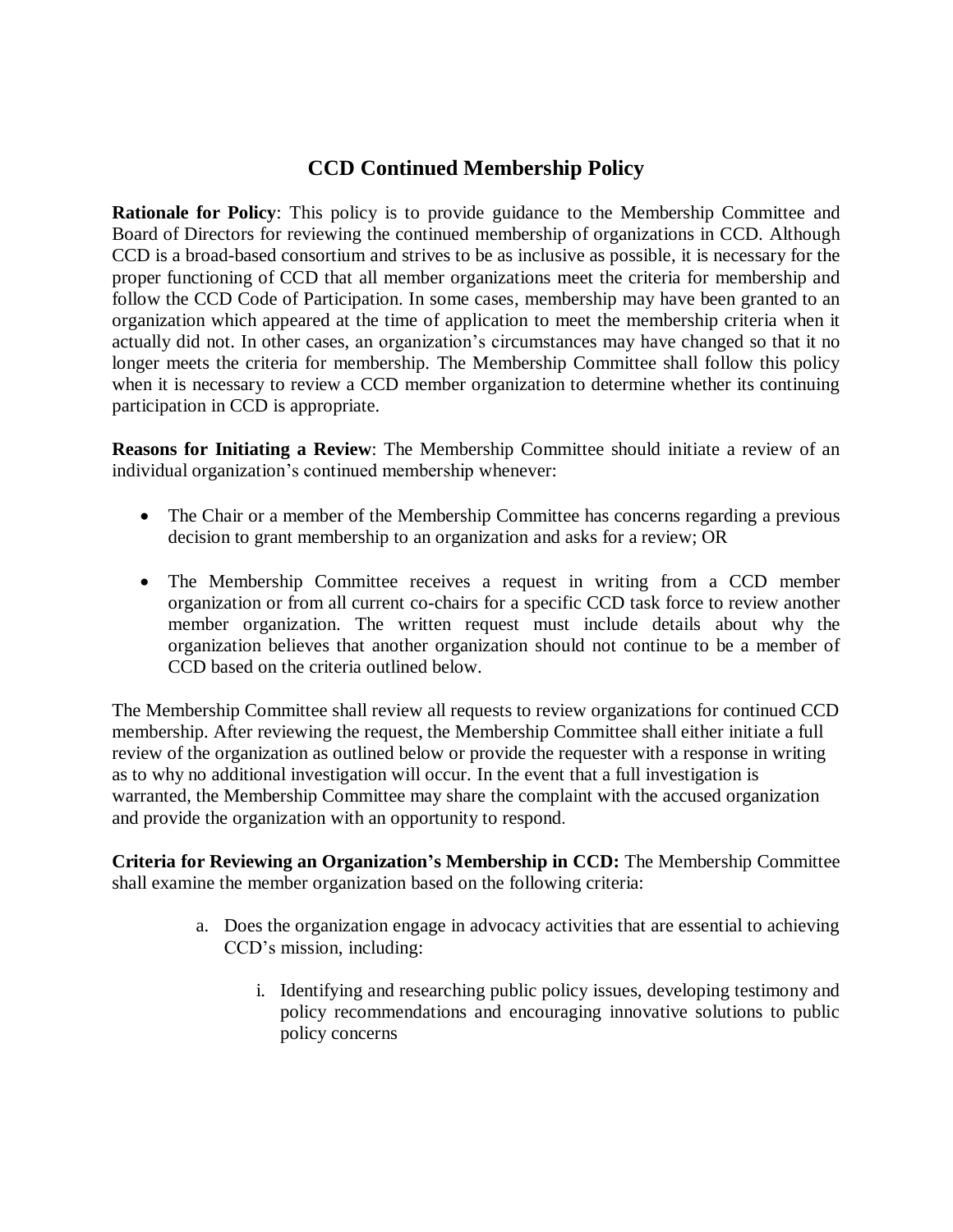- ii. Educating members of Congress and the Administration in an effort to improve public policies and programs that foster independence, productivity, integration and inclusion of people with disabilities
- b. Does the organization meet the requirements for membership outlined in the application, including:
	- i. Does the organization have a Washington presence?
	- ii. Has the organization contributed in any way to the activities or mission of CCD?
	- iii. Regarding the activities outlined as a requirement for membership in  $CCD$ :
		- 1. Has the organization failed to actively participate in at least one task force as defined by attending task force meetings, participating in task force meetings with key policymakers, signing task force letters or otherwise contributing to the task force's goals? OR
		- 2. Has the organization failed to subscribe to the vision and mission of CCD? This can be evidenced by continually or repeatedly taking public positions on fundamental issues that are counter to CCD's vision and mission.

**Guidelines for Applying the Criteria:** The Membership Committee will review the organization based on the criteria above. The Membership Committee should do its best to gather sufficient evidence to ensure that it has all the information necessary to make a fully informed decision, including as applicable, talking to the official representative of the member organization to answer any questions the Committee has regarding the member organization's activities or positions, contact the appropriate task force co-chair(s) to determine the member organization's level of activities and/or the veracity of claims alleged in a request for review, and complete any other information gathering activities it deems necessary. The Membership Committee shall take all evidence it gathers into account to make a recommendation to the Board of Directors regarding the continued membership of the organization. Such recommendation shall include an analysis of whether the organization meets the requirements in (a) and (b) above and what if any action the Committee recommends the Board to take. The recommendations can include the following:

 Cancel the organization's CCD Membership: The Membership Committee should recommend that the membership be canceled if the organization does not or no longer completes advocacy activities as outlined in (a) or no longer has a Washington presence or if the organization has failed to contribute to CCD's mission by completing any of the activities outlined in the application and listed in (b). Membership cancellation should